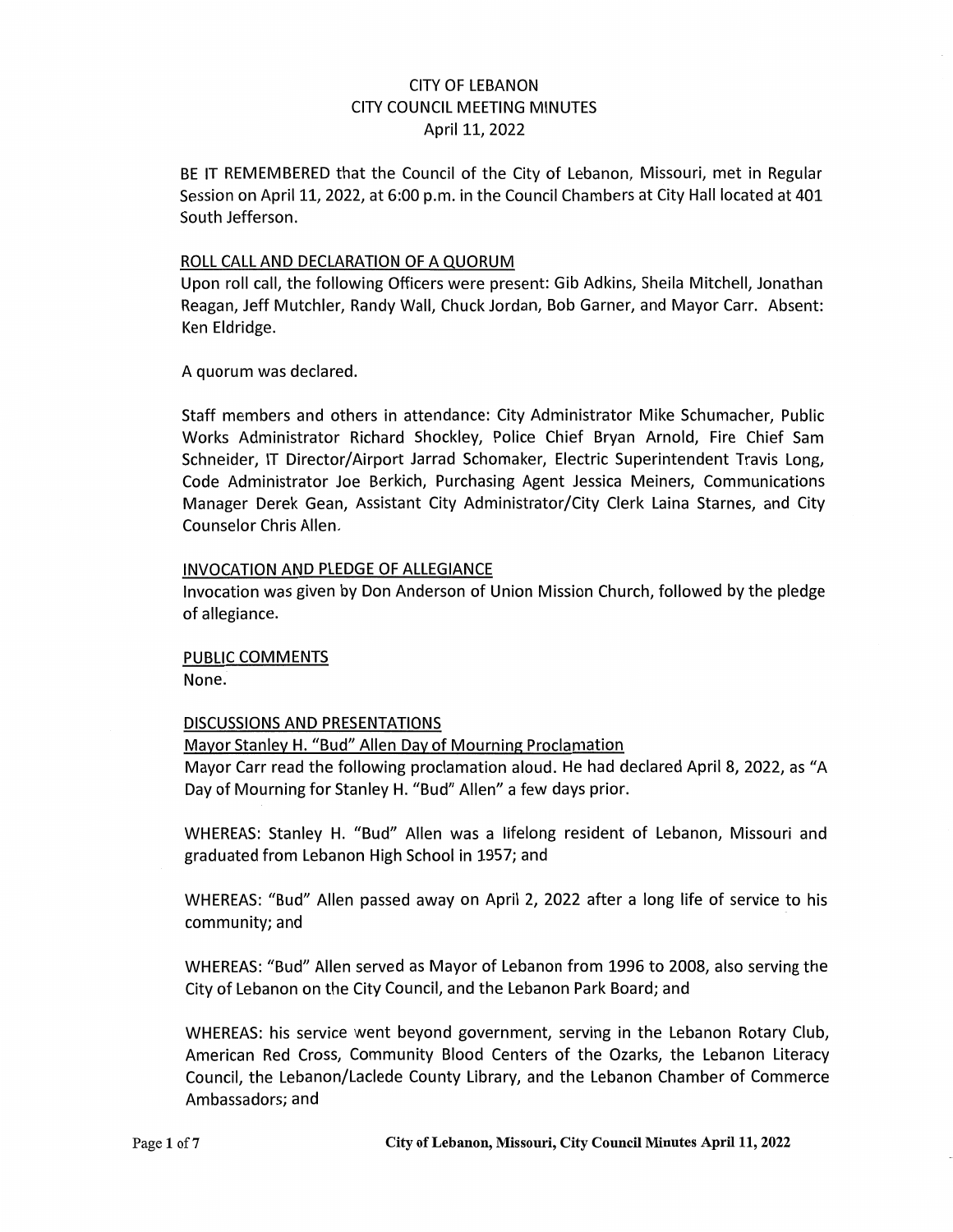WHEREAS: he was committed to raising his family in Lebanon and working tirelessly to make the city and community even better; and

WHEREAS: the City of Lebanon, has been blessed by the contribution made by Mayor Stanley H. "Bud" Allen.

NOW, THEREFORE I, Jared Carr, by virtue of the authority vested in me as Mayor of the City of Lebanon in the State of Missouri, do hereby proclaim April 8, 2022 as:

# **A Day of Mourning for Mayor Stanley H. "Bud" Allen**

BE IT FURTHER KNOWN: I urge all citizens to join in remembering Mayor Stanley H. "Bud" Allen and honoring his life on this day.

IN WITNESS WHEREOF, I have hereunto set my hand and caused the Seal of the City to be affixed this 8TH day of April 2022.

Following his reading of the proclamation, Mayor Carr shared his sentiments about Mayor Allen by saying he was a wonderful man who cared about his community and would be greatly missed. He then presented the proclamation to Mayor Allen's son Chris Allen, daughter-in-law Melody Allen, and grandson Josh Allen.

#### Arbor Day Proclamation

Mayor Carr read the following proclamation aloud and declared April 14, 2022, as "Arbor Day."

WHEREAS, in 1872, J. Sterling Morton proposed to the Nebraska Board of Agriculture that a special day be set aside for the planting of trees, and

WHEREAS, this holiday, called Arbor Day, was first observed with the planting of more than a million trees in Nebraska, and

WHEREAS, Arbor Day is now observed throughout the nation and the world, and

WHEREAS, trees can reduce the erosion of our precious topsoil by wind and water, cut heating and cooling costs; moderate the temperature, clean the air, produce oxygen and provide habitat for wildlife, and

WHEREAS, trees are a renewable resource giving us paper, wood for our homes, fuel for our fires and countless other wood products, and

WHEREAS, trees in our city increase property values, enhance the economic; vitality of business areas and beautify our community, and

WHEREAS, trees, wherever they are planted, are a source of joy and spiritual renewal,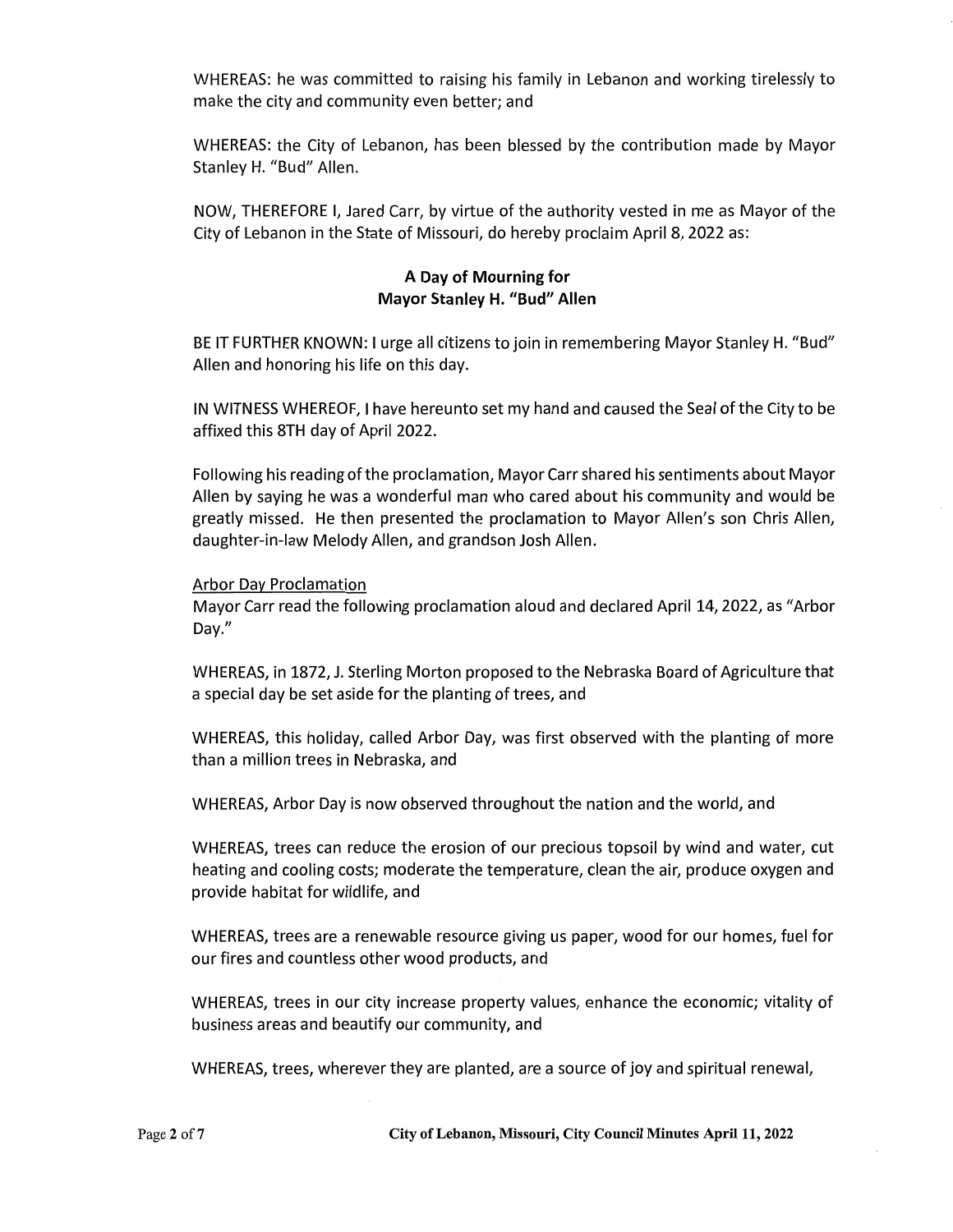NOW THEREFORE, I, Mayor Jared Carr, City of Lebanon, do hereby proclaim April 14, 2022

## **Arbor Day**

In the City of Lebanon and urge all citizens to celebrate Arbor Day and to support efforts to protect our trees and woodlands.

In Witness Whereof, I have hereunto set my hand and caused the seal of the City of Lebanon to be affixed this 11th day of April 2022.

### CONSENT AGENDA

Jordan moved and Adkins seconded that the Council approve the Consent Agenda as follows.

- Approval of Minutes
	- I. March 28, 2022, Council Meeting
- Approval of Warrants #107343-#107452, Payroll, and Drafts
- USO Parade Permit
- Resolution No. 478- Fair Housing

Motion carried as follows: Yea: (7) Adkins, Mitchell, Reagan, Mutchler, Wall, Jordan, and Garner; Nay: (0) None; Abstain: (0) None; Absent: (1) Eldridge.

# COUNCIL BILL NO. 6268- AGREEMENT RENEWAL BETWEEN THE CITY AND DUNN MOWING LLC FOR CITY FACILITY LAWN MAINTENANCE SERVICES

An Ordinance by the City Council of the City of Lebanon, Laclede County, Missouri, (hereinafter referred to as "City") authorizing and directing the Mayor and City Clerk to enter into and execute an Agreement Renewal between the City and Dunn Mowing LLC for City Facility Lawn Maintenance Services. (Purchasing Agent Jessica Meiners)

Jordan moved and Garner seconded that the Council approve the first reading of Council Bill No. 6268 and that it be passed to the second reading. Motion carried as follows: Yea: (7) Reagan, Mutchler, Wall, Jordan, Garner, Adkins, and Mitchell; Nay: (0) None; Abstain: (0) None; Absent: (1) Eldridge.

Adkins moved and Mitchell seconded that the Council approve the second and final reading of Council Bill No. 6268 and that the roll be called for the approval and passage of said bill. Motion carried as follows: Yea: (7) Mutchler, Wall, Jordan, Garner, Adkins, Mitchell, and Reagan; Nay: (0) None; Abstain: (0) None; Absent: (1) Eldridge.

Mayor Carr declared Council Bill No. 6268 duly passed and approved and that it be entered among City Records as Ordinance No. 6515.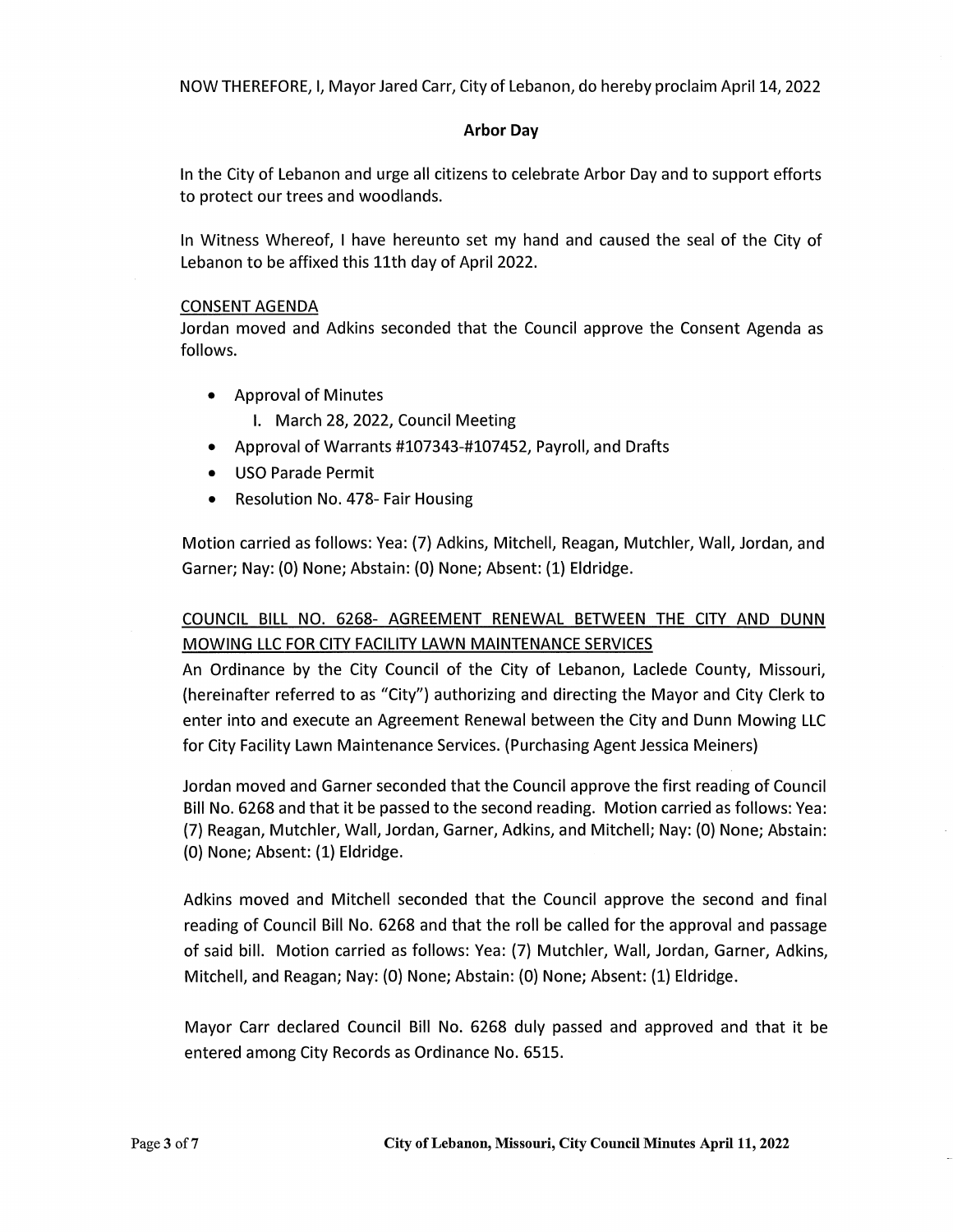# COUNCIL BILL NO. 6269- AGREEMENT BETWEEN THE CITY AND L & B SERVICES LLC FOR ROAD BORING SERVICES

An Ordinance by the City Council of the City of Lebanon, Laclede County, Missouri, (hereinafter referred to as "City") authorizing and directing the Mayor and City Clerk to enter into and execute an Agreement between the City and L & B Services LLC for Road Boring Services. (Public Works Analyst Kelly Roberts)

Mitchell moved and Jordan seconded that the Council approve the first reading of Council Bill No. 6269 and that it be passed to the second reading. Motion carried as follows: Yea: (7) Wall, Jordan, Garner, Adkins, Mitchell, Reagan, and Mutchler; Nay: (0) None; Abstain: (0) None; Absent: (1) Eldridge.

Jordan moved and Garner seconded that the Council approve the second and final reading of Council Bill No. 6269 and that the roll be called for the approval and passage of said bill. Motion carried as follows: Yea: (7) Jordan, Garner, Adkins, Mitchell, Reagan, Mutchler, and Wall; Nay: (0) None; Abstain: (0) None; Absent: (1) Eldridge.

Mayor Carr declared Council Bill No. 6269 duly passed and approved and that it be entered among City Records as Ordinance No. 6516.

# COUNCIL BILL NO. 6270- PURCHASE OF PUPI FIBERGLASS CROSSARMS FROM BORDER STATES FOR ELECTRIC DEPARTMENT

An Ordinance by the City Council of the City of Lebanon, Laclede County, Missouri, (hereinafter referred to as "City") authorizing the purchase of PUPI Fiberglass Crossarms from Border States for the Electric Department. (Electric Superintendent Travis Long)

Wall moved and Jordan seconded that the Council approve the first reading of Council Bill No. 6270 and that it be passed to the second reading. Motion carried as follows: Yea: (7) Garner, Adkins, Mitchell, Reagan, Mutchler, Wall, and Jordan; Nay: (0) None; Abstain: (0) None; Absent: (1) Eldridge.

Reagan moved and Mitchell seconded that the Council approve the second and final reading of Council Bill No. 6270 and that the roll be called for the approval and passage of said bill. Motion carried as follows: Yea: (7) Adkins, Mitchell, Reagan, Mutchler, Wall, Jordan, and Garner; Nay: (0) None; Abstain: (0) None; Absent: (1) Eldridge.

Mayor Carr declared Council Bill No. 6270 duly passed and approved and that it be entered among City Records as Ordinance No. 6517.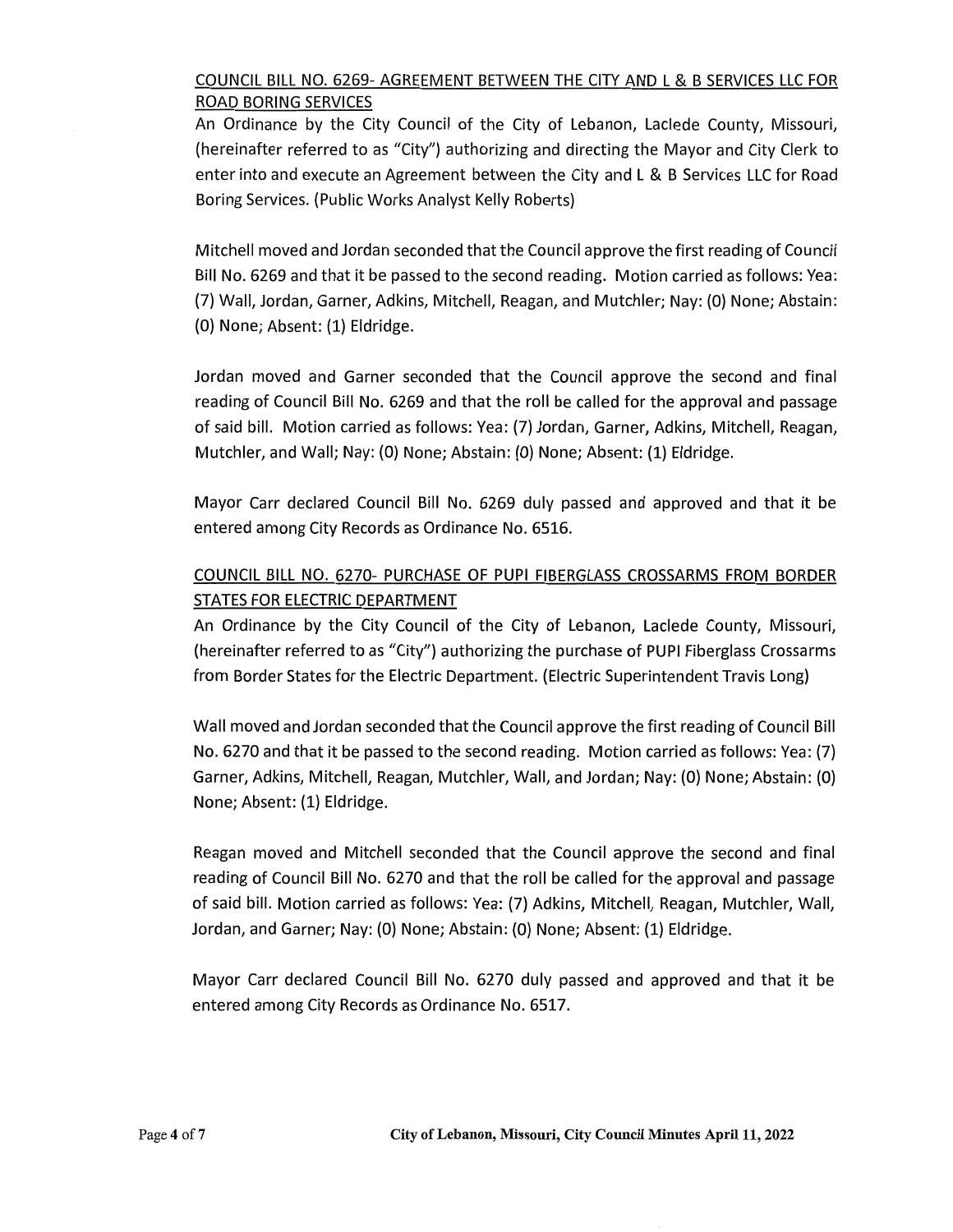## COUNCIL BILL NO. 6271-AGREEMENT, T-HANGAR #9 LEASE, PENNER FORD AVIATION LLC

An Ordinance by the City Council of the City of Lebanon, Laclede County, Missouri, {hereinafter referred to as "City"} authorizing and directing the Mayor and City Clerk to enter into and execute a T-Hangar Lease Agreement between the City and Abe Penner Ford Aviation LLC for use of T-Hangar No. 9 located at the Floyd W. Jones Memorial Airport also known as the Lebanon Municipal Airport.

Jordan moved and Garner seconded that the Council approve the first reading of Council Bill No. 6271 and that it be passed to the second reading. Motion carried as follows: Yea: {7} Mitchell, Reagan, Mutchler, Wall, Jordan, Garner, and Adkins; Nay: {0} None; Abstain: {0} None; Absent: {1} Eldridge.

Adkins moved and Reagan seconded that the Council approve the second and final reading of Council Bill No. 6271 and that the roll be called for the approval and passage of said bill. Motion carried as follows: Yea: {7} Reagan, Mutchler, Wall, Jordan, Garner, Adkins, and Mitchell; Nay: {0} None; Abstain: {0} None; Absent: {1} Eldridge.

Mayor Carr declared Council Bill No. 6271 duly passed and approved and that it be entered among City Records as Ordinance No. 6518.

## COUNCIL BILL NO. 6272- SURPLUS AND SALE OF FIRE TRUCKS

An Ordinance by the City Council of the City of Lebanon, Laclede County, Missouri, {hereinafter referred to as "City"} declaring as surplus a 2004 Precision Engine and 2008 Smeal 75' Ladder Apparatus for the Fire Department and approving the disposition of Said Items.

Jordan moved and Reagan seconded that the Council approve the first reading of Council Bill No. 6272 and that it be passed to the second reading. Motion carried as follows: Yea: {7} Mutchler, Wall, Jordan, Garner, Adkins, Mitchell, and Reagan; Nay: {0} None; Abstain: {0} None; Absent: {1} Eldridge.

Wall moved and Garner seconded that the Council approve the second and final reading of Council Bill No. 6272 and that the roll be called for the approval and passage of said bill. Motion carried as follows: Yea: (7) Wall, Jordan, Garner, Adkins, Mitchell, Reagan, and Mutchler; Nay: (0} None; Abstain: (0} None; Absent: {1} Eldridge.

Mayor Carr declared Council Bill No. 6272 duly passed and approved and that it be entered among City Records as Ordinance No. 6519.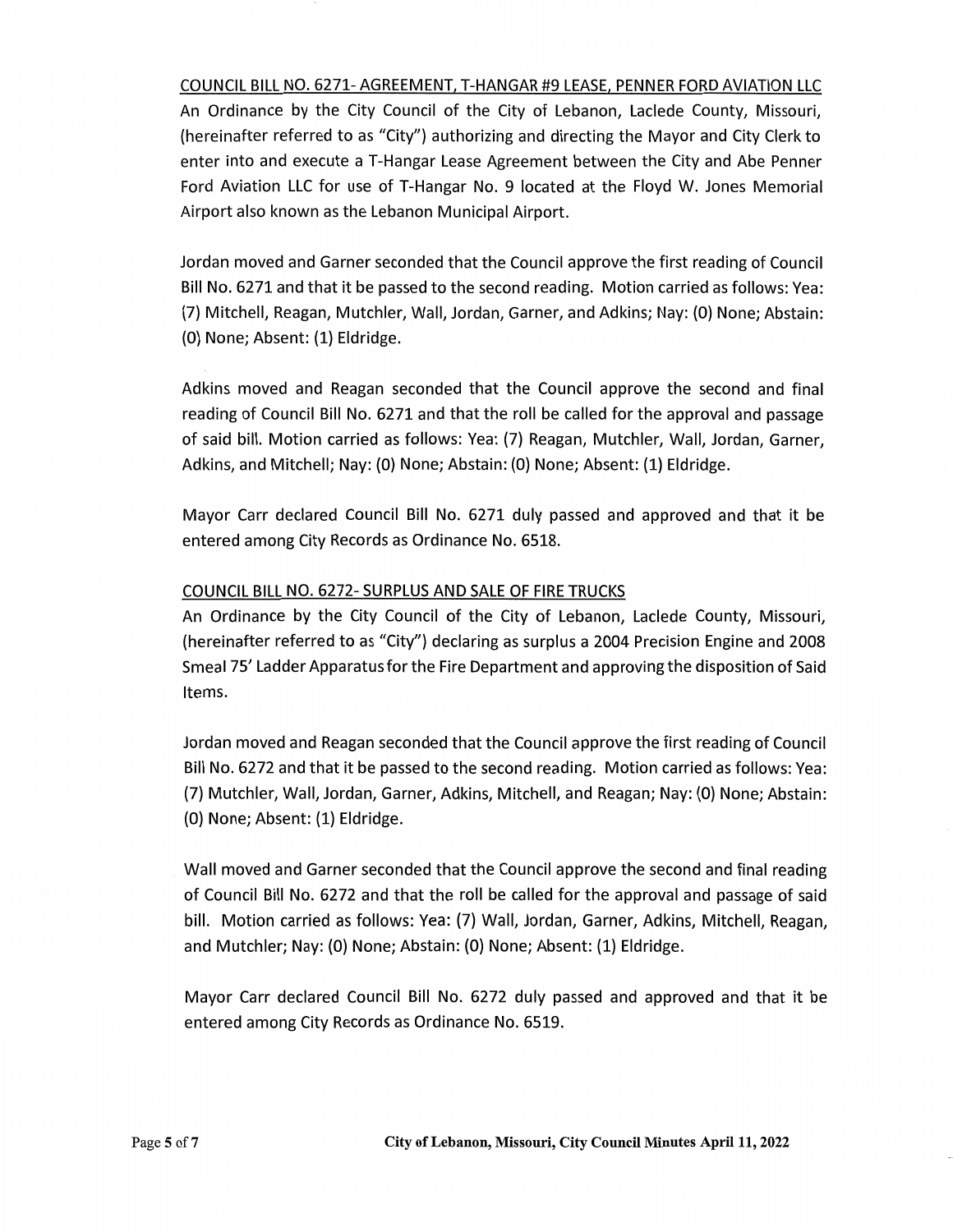# COUNCIL BILL NO. 6273- CONTRACT, FT. LEONARD WOOD AND 1-44 BILLBOARD, LAMAR

An Ordinance by the City Council of the City of Lebanon, Laclede County, Missouri, {hereinafter referred to as "City"} authorizing and directing the Mayor and City Clerk to enter into and execute a Contract with Lamar to promote Laclede County through Billboard Advertisement near Fort Leonard Wood and 1-44.

Jordan moved and Mutchler seconded that the Council approve the first reading of Council Bill No. 6273 and that it be passed to the second reading. Motion carried as follows: Yea: {7} Jordan, Garner, Adkins, Mitchell, Reagan, Mutchler, and Wall; Nay: (O} None; Abstain: {O} None; Absent: {1} Eldridge.

Wall moved and Garner seconded that the Council approve the second and final reading of Council Bill No. 6273 and that the roll be called for the approval and passage of said bill. Motion carried as follows: Yea: {7} Garner, Adkins, Mitchell, Reagan, Mutchler, Wall, and Jordan; Nay: {O} None; Abstain: {O} None; Absent: (1} Eldridge.

Mayor Carr declared Council Bill No. 6273 duly passed and approved and that it be entered among City Records as Ordinance No. 6520.

# COMMENTS

Assistant City Administrator/City Clerk Laina Starnes- introduced Deputy Clerk Lacey Brackett to the Mayor and Council. Brackett then addressed them and expressed her gratitude for the opportunity.

City Attorney Chris Allen- thanked Mayor and Council for the kind words spoken about his dad, Mayor Bud Allen, earlier in the meeting. He stated it meant a lot to him and his family.

Councilman Reagan- announced that he was part of a Black Belt Fundraiser that had been held for the family of someone who had passed away where \$1,300.00 was raised. Then praised the community for its kindness.

Councilwoman Mitchell- commended Code Administrator Joe Berkich for his hard work on City Codes as she recently was in another city and had experienced what it was like to not have building and inspection codes.

Councilman Adkins- stated that Mayor Bud Allen was a friend and a role model, and his father served with him on City Council for many years. He then commended Rotary for being actively involved with being a Tree City and thanked Councilman Wall for being persistent on making the upcoming volunteer luncheon happen.

Councilman Jordan- shared that Mayor Allen had invited him to attend a closed session meeting prior to being sworn into office because he felt Jordan should have the opportunity to get acclimated to the business of the City. He said he had always thought that was a kind gesture to make on his part.